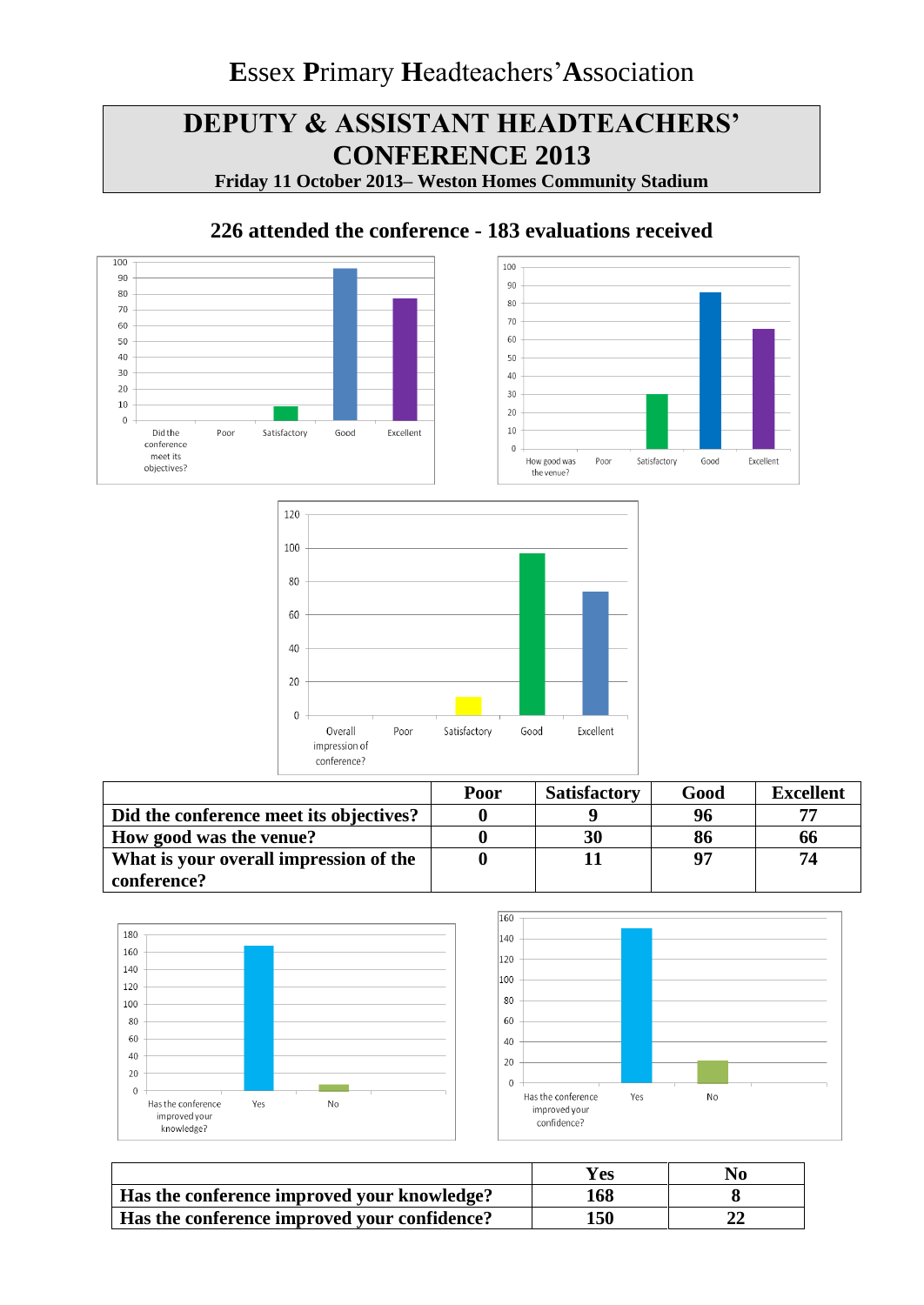## **Evaluating the Speakers**







Managing Challenging Conversations Effective in-house professional development



"Help me find my voice"



| Please evaluate the sessions you attended.           | <b>Not</b> | Quite  | <b>Very</b> | <b>Superb</b> |
|------------------------------------------------------|------------|--------|-------------|---------------|
|                                                      | very       | useful | useful      |               |
|                                                      | useful     |        |             |               |
| <b>Mick Waters</b>                                   |            | 16     | 61          | 107           |
| <b>Mike Hughes</b>                                   |            | 28     | 79          | 67            |
| <b>Session A: Managing Challenging Conversations</b> |            | 23     | 31          | 69            |
| <b>Session B: Effective in-house professional</b>    |            |        | 29          | 41            |
| development                                          |            |        |             |               |
| Session C: "Help me find my voice"                   |            |        | 10          |               |